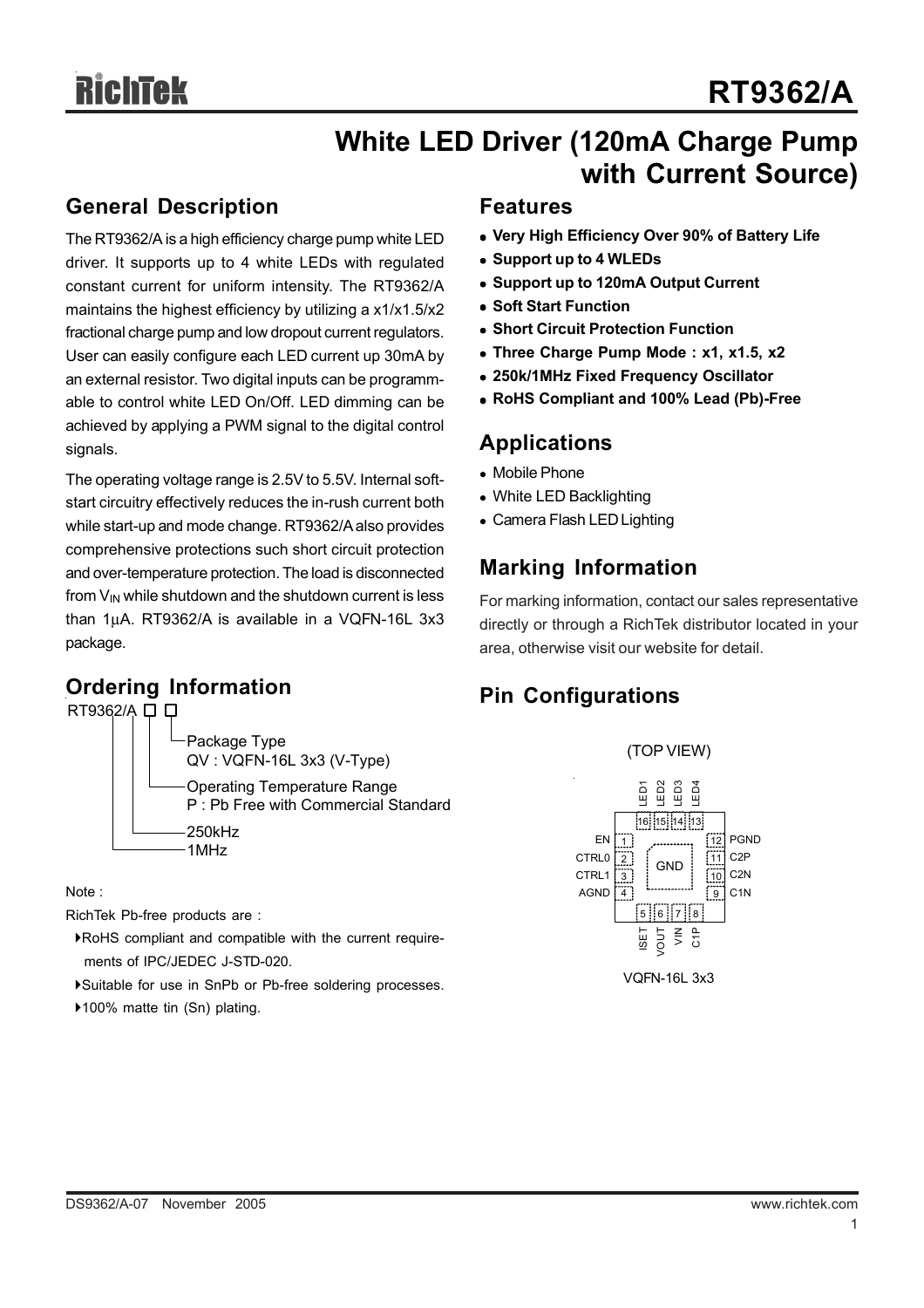## **Typical Application Circuit**



Figure 1. For 2-WLEDs back light.







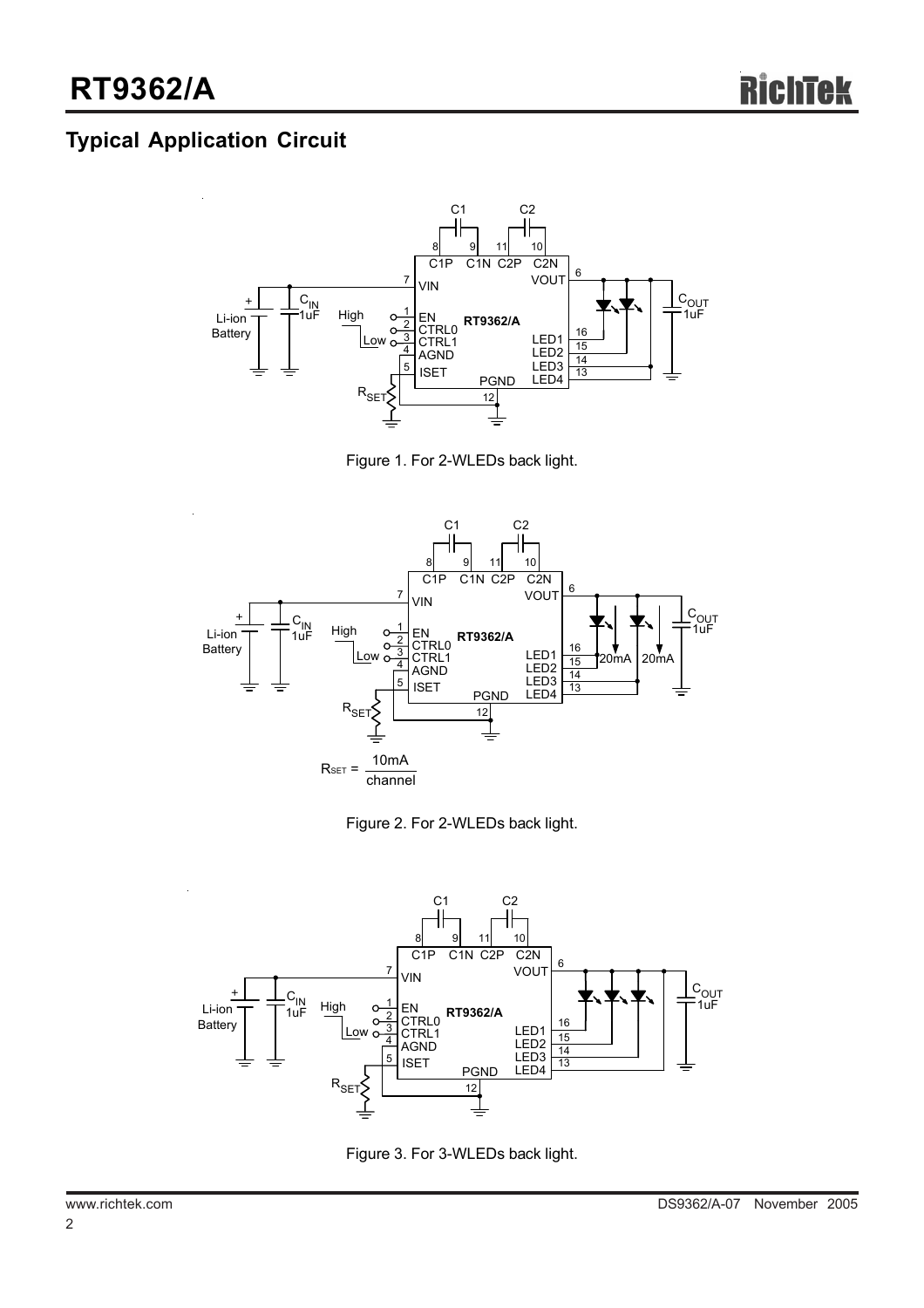





Figure 5. For 3-WLEDs camera flash module.

| I<br>٠ |  |
|--------|--|

|         | $C1$ (uF) | $C2$ (uF) |
|---------|-----------|-----------|
| RT9362  | 0.1       | ი 1       |
| RT9362A | 0.47      | 0.47      |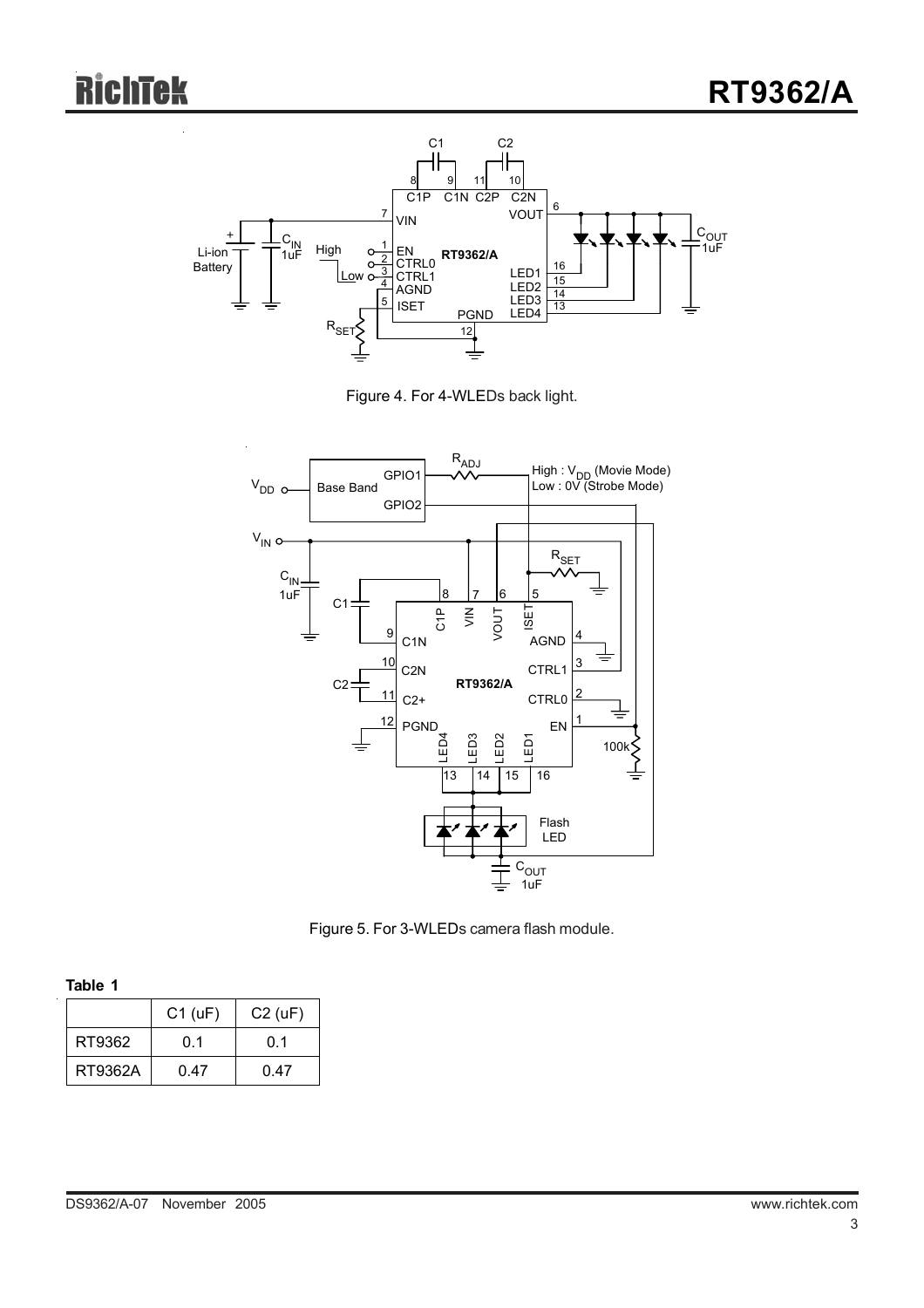## **Functional Pin Description**

| Pin Number      | Pin Name         | <b>Pin Function</b>                                                                                      |
|-----------------|------------------|----------------------------------------------------------------------------------------------------------|
| 1               | EN               | Chip Enable (Active High). Note that this pin is high impedance. There should be a pull                  |
|                 |                  | low 100 $k\Omega$ resistor connected to GND when the control signal is floating.                         |
| $\overline{2}$  | CTRL0            | Output Control Bit 0. (See Table 2)                                                                      |
| 3               | CTRL1            | Output Control Bit 1. (See Table 2)                                                                      |
| 4               | <b>AGND</b>      | Analog Ground                                                                                            |
|                 |                  | LED current is set by the value of the resistor $R_{\text{SET}}$ connected from the ISET pin to          |
| 5               | <b>ISET</b>      | ground. Do not short the ISET pin. $V_{\text{ISET}}$ is typically 1.1V. All external capacitance at this |
|                 |                  | pin, including board parasitic capacitance, must be less than or equal to 30pF.                          |
| 6               | <b>VOUT</b>      | Output Voltage Source for connection to the LED anodes.                                                  |
| $\overline{7}$  | <b>VIN</b>       | Input Voltage                                                                                            |
| 8               | C <sub>1</sub> P | Positive Terminal of Bucket Capacitor 1                                                                  |
| 9               | C <sub>1</sub> N | Negative Terminal of Bucket Capacitor 1                                                                  |
| 10 <sup>°</sup> | C <sub>2</sub> N | <b>Negative Terminal of Bucket Capacitor 2</b>                                                           |
| 11              | C <sub>2</sub> P | Positive Terminal of Bucket Capacitor 2                                                                  |
| 12 <sup>2</sup> | <b>PGND</b>      | Power Ground.                                                                                            |
| 13 to 16        | LED 4 to 1       | Current Sink for LED. (If not in use, pin should be connected to $V_{\text{OUT}}$ )                      |
| Exposed Pad GND |                  | Exposed pad should be soldered to PCB board and connected to GND.                                        |

## **Function Block Diagram**

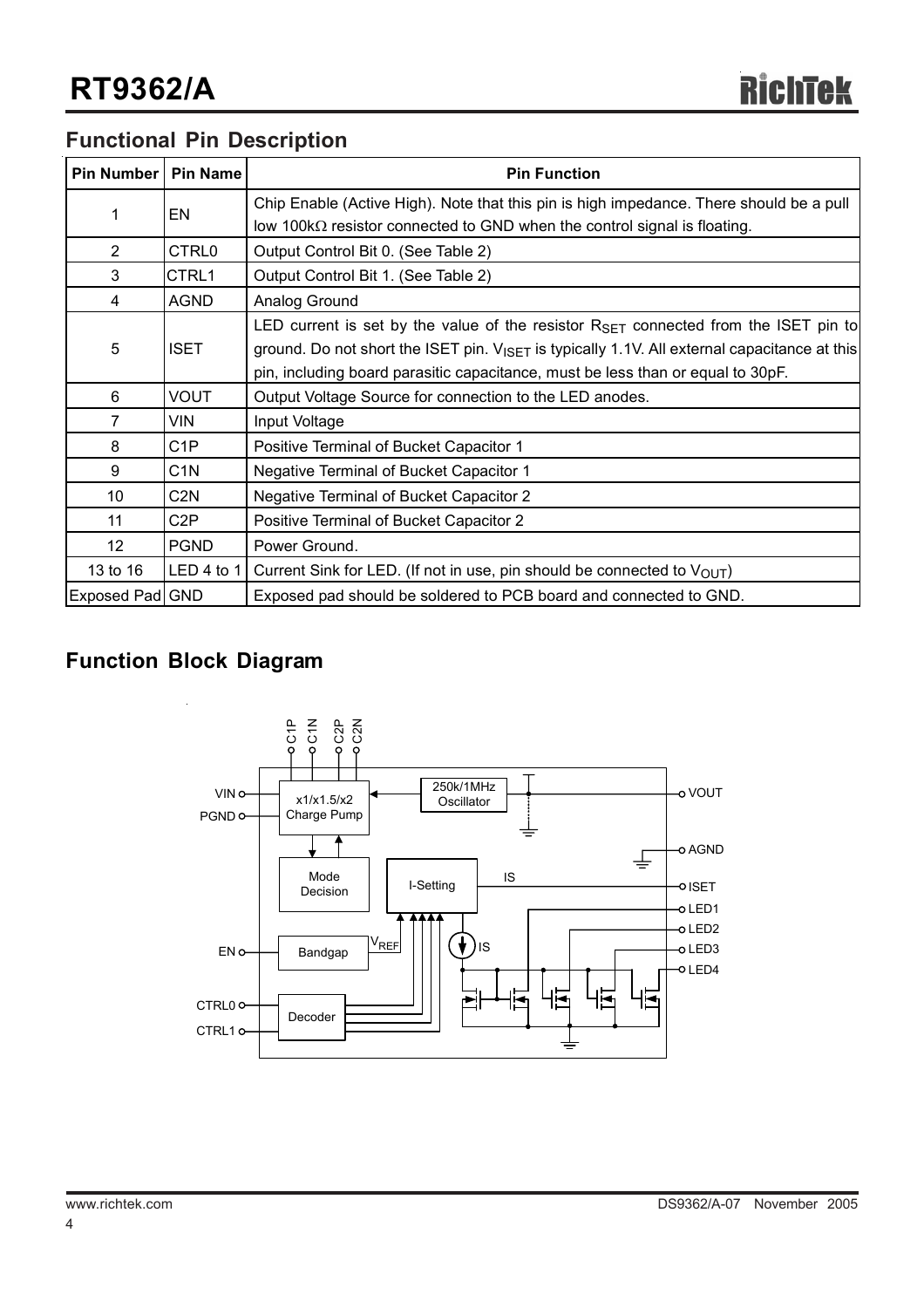## **Operation**

The RT9362/A is a high efficiency charge pump white LED driver. It provides 4 channels low drop-out voltage current source to regulated 4 white LEDs current. For high efficiency, the RT9362/A implements x1/x1.5/x2 mode charge pump. An external  $R_{\text{SFT}}$  is used to set the current of white LED. RT9362/A has an input current regulation to reduce the input ripple.

### **Soft Start**

The RT9362/A includes a soft start circuit to limit the inrush current at power on and mode switching. Soft start circuit holds the input current level long enough for output capacitor  $C_{\text{OUT}}$  reaching a desired voltage level. When the soft start off, the RT9362/A won' t sink spike current from VIN.

### **Mode Decision**

The RT9362/A uses a smart mode decision method to select the working mode for maximum efficiency. Mode decision circuit senses the output and LED voltage for up/down selection.

## **Dimming Control**

CTRL0 and CTRL1 are used to control the on/off of White LED. When an external PWM signal is connected to the control pin, brightness of white LED is adjusted by the duty cycle.

## **LED Current Setting**

The current of white LED connected to RT9362/A can be set by  $R_{\text{SET}}$ . Every current flows through the white LED is 440 times greater than the current of  $R_{\text{SET}}$ . The white LED can be estimated by following equation:

 $\overline{1}$  $\left(\frac{\text{VisET}}{\text{S}}\right)$  $\text{ILED} = 440 \times \left( \frac{\text{V}}{\text{P}} \right)$ 

where  $V_{ISET}$  = 1.1V, and  $R_{SET}$  is the resistance connected from ISET to GND.  $\backslash$  Rset  $\backslash$ R<sub>SET</sub>

### **Thermal Shutdown**

The RT9362/A provides a high current capability to drive 4 white LEDs. A thermal shutdown circuit is needed to protect the chip from thermal damage. When the chip reaches the shutdown temperature 150°C, the thermal shutdown circuit turns off the chip to prevent the thermal accumulation in the chip.

#### **Overvoltage Protection**

The RT9362/A regulates the output voltage by controlling the input current. When the output voltage reaches the designated level, the RT9362/A reduces the input current. And then, the output voltage regulation also serves an over-voltage protection.

#### **Short Circuit Protection**

A current limiting circuit is also included in the RT9362/A for short circuit protection. Whenever output source a dangerously high current, the current limiting circuit takes over the output regulation circuit and reduces the output current at an acceptable level.

|              | <b>Control Inputs</b> | <b>Output Status</b>                                                         |            |     |     |  |
|--------------|-----------------------|------------------------------------------------------------------------------|------------|-----|-----|--|
| <b>CTRL1</b> | <b>CTRL0</b>          | LED <sub>2</sub><br>LED <sub>1</sub><br>LED <sub>4</sub><br>LED <sub>3</sub> |            |     |     |  |
|              |                       | <b>OFF</b>                                                                   | <b>OFF</b> | ΟN  | ΟN  |  |
|              |                       | <b>OFF</b>                                                                   | ΟN         | ΟN  | ΟN  |  |
|              |                       | ON                                                                           | ΟN         | ON  | ΟN  |  |
|              |                       | OFF                                                                          | OFF        | OFF | OFF |  |

#### **Table 2**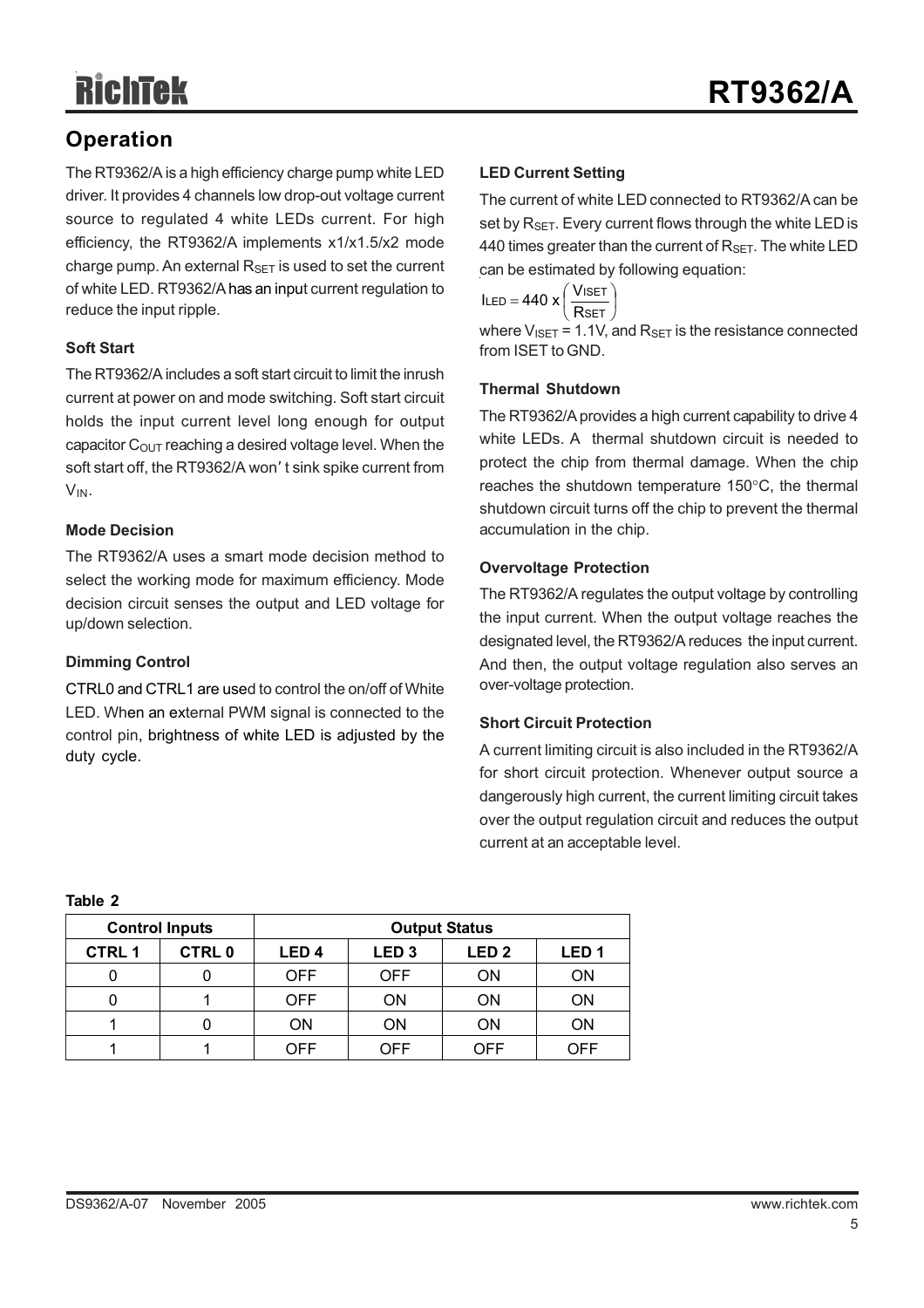## **Absolute Maximum Ratings** (Note 1)

| • Power Dissipation, $P_D @ T_A = 25^{\circ}C$ |  |
|------------------------------------------------|--|
|                                                |  |
| • Package Thermal Resistance (Note 4)          |  |
|                                                |  |
|                                                |  |
|                                                |  |
|                                                |  |
|                                                |  |
| • ESD Susceptibility (Note 2)                  |  |
|                                                |  |
|                                                |  |

## **Recommended Operating Conditions** (Note 3)

<sup>z</sup> Ambient Temperature Range------------------------------------------------------------------------------------------ −40°C to 85°C

## **Electrical Characteristics**

(V<sub>IN</sub> = 2.85V to 5.5V, C1 = C2 = 1.0 $\mu$ F (ESR = 0.03 $\Omega$ , T<sub>A</sub> = 25°C, unless otherwise specified)

| <b>Parameter</b>                                                     |                             | Symbol                 | <b>Test Conditions</b>                                                                   | Min            | <b>Typ</b>     | <b>Max</b>     | <b>Units</b> |
|----------------------------------------------------------------------|-----------------------------|------------------------|------------------------------------------------------------------------------------------|----------------|----------------|----------------|--------------|
| Input Supply Voltage                                                 |                             | V <sub>IN</sub>        |                                                                                          | 2.5            | --             | 5.5            | V            |
| Undervoltage Lockout Threshold                                       |                             |                        | V <sub>IN</sub> rising or falling                                                        | 1.8            | 2.2            | 2.4            | V            |
| Undervoltage Lockout Hysteresis                                      |                             |                        |                                                                                          | --             | 50             | $-$            | mV           |
|                                                                      |                             |                        | $R_{\text{SET}} = 24.0$ K                                                                | $-$            | 20             | $-$            | mA           |
| Current into LEDs                                                    |                             |                        | $R_{\text{SET}} = 91.0$ K                                                                | --             | 5              | --             | mA           |
| 1, 2, 3 and 4                                                        |                             | <sup>I</sup> LED       | $2.7V < V_{IN} < 5.5V$                                                                   | $\overline{2}$ | $\overline{a}$ | 20             | mA           |
|                                                                      |                             |                        | $3.1V < V_{IN} < 5.5V$                                                                   | $\overline{2}$ | --             | 30             | mA           |
|                                                                      | RT9362                      |                        | $FOSC = 1MHz$ , $EN = High$ , No Load                                                    | $-$            | 3              | $\overline{a}$ | mA           |
| Quiescent Current                                                    | <b>RT9362A</b>              | llo                    | $FOSC$ =250kHz, EN = High, No Load                                                       |                | 1.5            | --             | mA           |
|                                                                      | RT9362/A                    |                        | $V_{IN}$ = 4.2V, EN = Low                                                                | --             | 1              | 7              | uA           |
| I <sub>LED</sub> Accuracy                                            |                             | <b>LED-ERR</b>         | $2mA < I_{LED} < 30mA$                                                                   | --             | 2              | 7.5            | $\%$         |
| <b>Current Matching</b>                                              |                             |                        | $I_{LED-LED-ERR}$ 2mA < $I_{LED}$ < 30mA                                                 |                | 1              | 5              | $\%$         |
| x1 mode to x1.5 mode<br>Transition Voltage (V <sub>IN</sub> falling) |                             | <b>VTRANS1X</b>        | $V_{LED} = 3.6V, IOUT = 80mA$<br>$I_{LED1} = I_{LED2} = I_{LED3} = I_{LED4} = 20mA$      | --             | 3.8            | --             | V            |
| x1.5 mode to x2 mode<br>Transition Voltage (V <sub>IN</sub> falling) |                             | V <sub>TRANS1.5X</sub> | $V_{LED}$ = 3.6V, $I_{OUT}$ = 80mA<br>$I_{LED1} = I_{LED2} = I_{LED3} = I_{LED4} = 20mA$ | --             | 2.8            | --             | V            |
|                                                                      |                             | Fosc                   | RT9362                                                                                   | 0.8            | 1.0            | 1.2            | <b>MHz</b>   |
|                                                                      | <b>Oscillator Frequency</b> |                        | RT9362A                                                                                  | 200            | 250            | 300            | kHz          |
| Input Current Limit                                                  |                             | ILIM.                  | Short Circuit applied from $V_{\text{OUT}}$ to<br><b>GND</b>                             | 450            | --             | 850            | mA           |

*To be continued*

6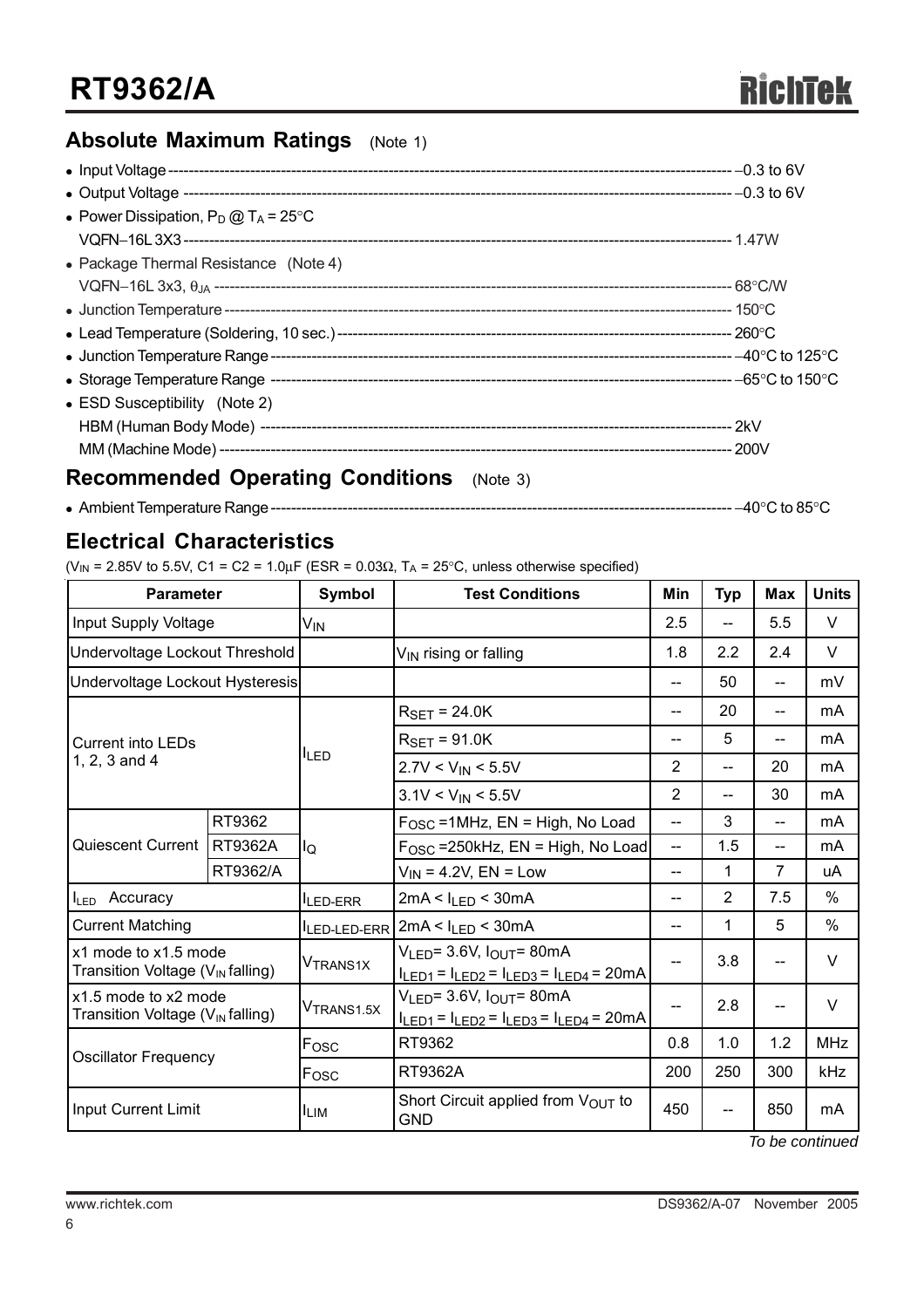# RichTek

| <b>Parameter</b>                      | Symbol | <b>Test Conditions</b>                                              | Min | <b>Typ</b> | <b>Max</b> | <b>Units</b>    |
|---------------------------------------|--------|---------------------------------------------------------------------|-----|------------|------------|-----------------|
| <b>Output Over Voltage Protection</b> | Vove   | Open circuit at any LED that is<br>programmed to be in the ON state |     | 5.5        | 6          | V               |
| Input High Threshold                  | Vıн    | Input high logic threshold<br>(EN, CTRL0, CTRL1)                    | 1.5 |            |            | V               |
| Input Low Threshold                   | VIL    | Input low logic threshold<br>(EN, CTRL0, CTRL1)                     |     |            | 0.4        | v               |
| Input High Current                    | IJН    | $V_{IH} = V_{IN}$                                                   |     |            |            | uA              |
| Input Low Current                     | ЧĿ     | $V_{IL} = GND$                                                      |     | --         |            | uA              |
| <b>Thermal Shutdown Threshold</b>     |        |                                                                     | --  | 150        | --         | $\rm ^{\circ}C$ |
| <b>Thermal Shutdown Hysteresis</b>    |        |                                                                     |     | 10         |            | $\rm ^{\circ}C$ |

**Note 1.** Stresses listed as the above "Absolute Maximum Ratings" may cause permanent damage to the device. These are for stress ratings. Functional operation of the device at these or any other conditions beyond those indicated in the operational sections of the specifications is not implied. Exposure to absolute maximum rating conditions for extended periods may remain possibility to affect device reliability.

- **Note 2.** Devices are ESD sensitive. Handling precaution recommended.
- **Note 3.** The device is not guaranteed to function outside its operating conditions.
- **Note 4.**  $\theta_{JA}$  is measured in the natural convection at  $T_A = 25^{\circ}$ C on a low effective thermal conductivity test board of JEDEC 51-3 thermal measurement standard.
- **Note 5.** ILED Accuracy =  $\pm$   $\frac{\text{ILED}(\text{MEASURED}) - \text{ILED}(\text{SET})}{\text{ILED}(\text{SET})}$  x 100%

**Note 6.** Current Matching refers to the difference in current from on LED to the next.

 $I_{LED}$  Current Matching =  $\pm \frac{I_{LED(MAX)} - I_{LED(MIN)}}{I_{LED(MAX)} + I_{LED(MIN)}}$  x 100%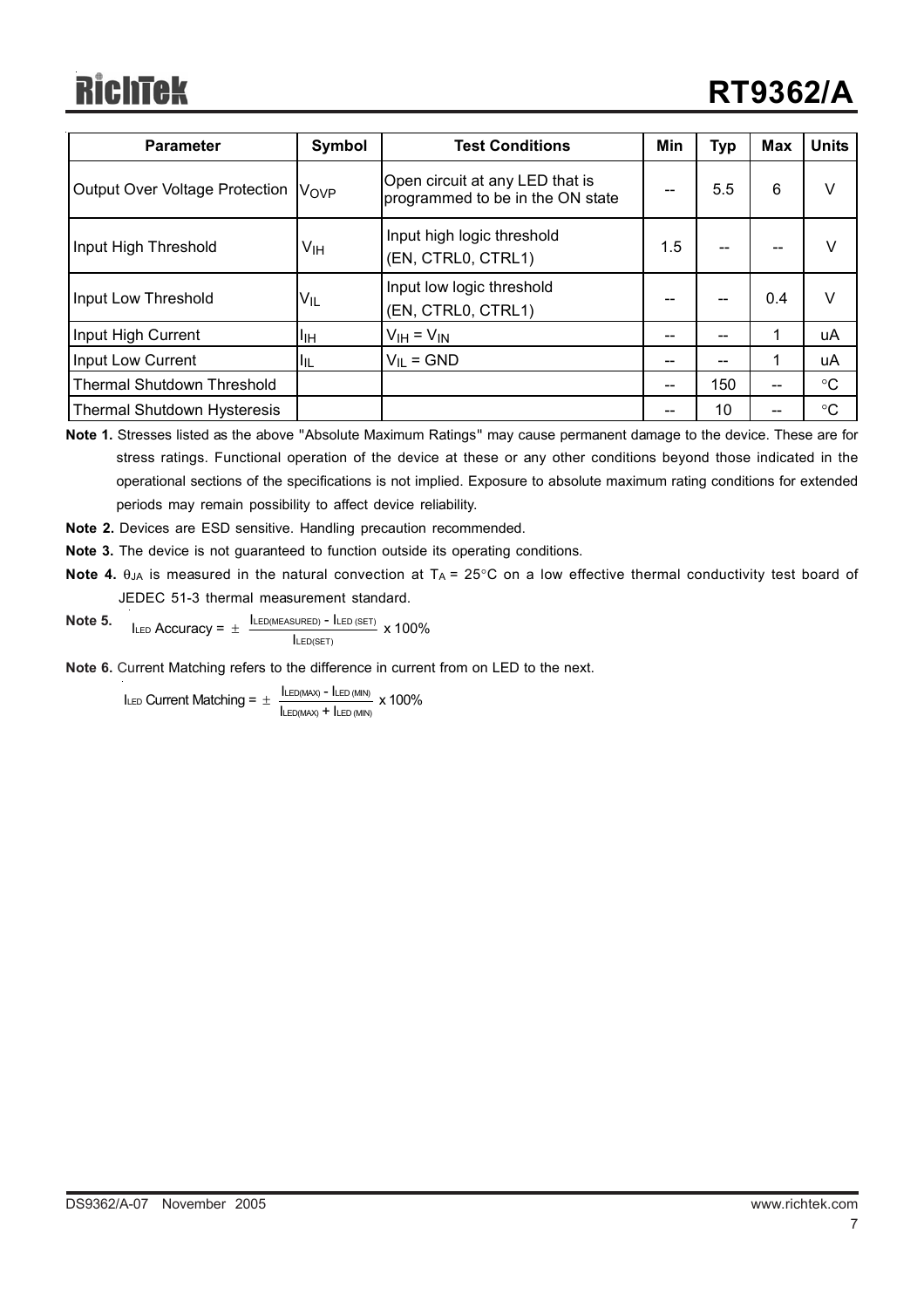## **Typical Operating Characteristics**











**LED Current vs. Input Voltage**



**(LED) Efficiency vs. Input Voltage Efficiency vs. Input Voltage (Converter)**

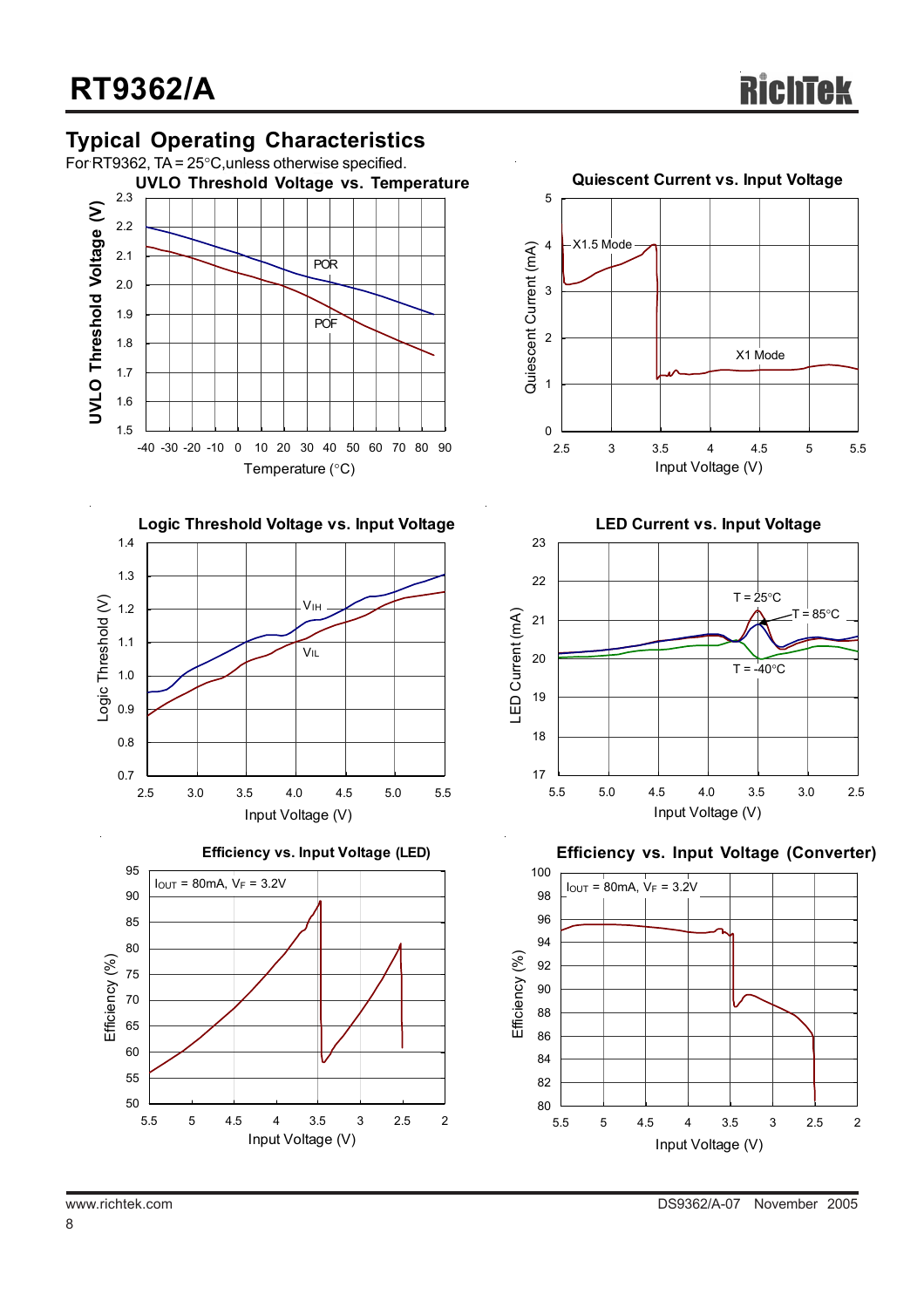



Time (20μs/Div)







**Mode Change Inrush Current ( x1 to x1.5)** (2V/Div)  $V_{\text{OUT}}$ (100mV/Div) illullahliline tuttimmin area VIN  $\overline{2}$  $(2V/Div)$  +++++ C1P  $3 (200$ mA/Div) IIN  $I_{LED} = 20mA$ 

Time (10μs/Div)

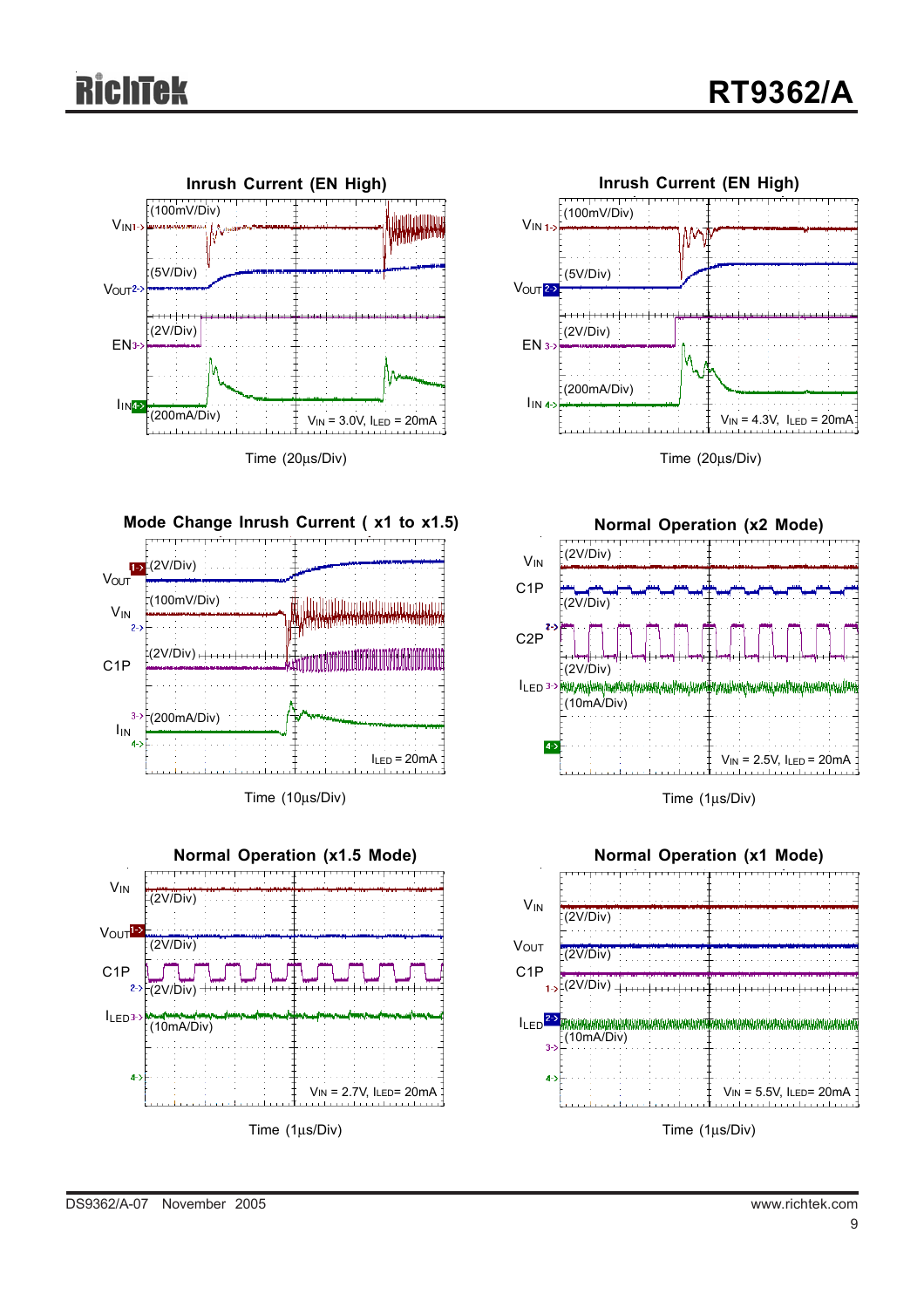



Time (1μs/Div)









www.richtek.com DS9362/A-07 November 2005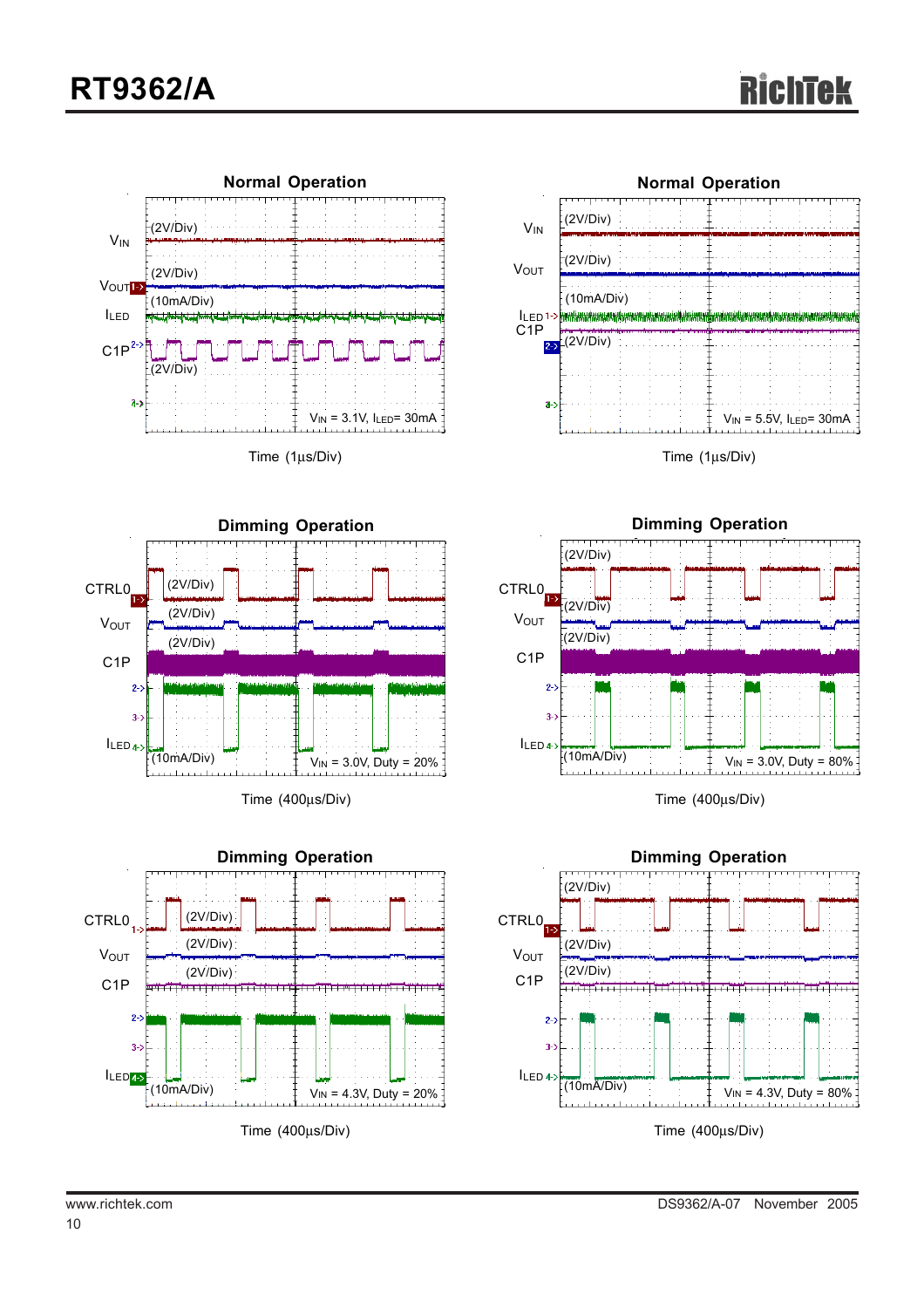## **Applications Information**

#### **Selecting Capacitors**

To get the better performance of RT9362/A, the selecting of peripherally appropriate capacitor and value is very important. These capacitors determine some parameters such as input and output ripple, power efficiency, maximum supply current by charge pump, and start-up time. To reduce the input and output ripple effectively, the low ESR ceramic capacitors are recommended. Generally, to reduce the output ripple, increasing the output capacitance  $C_{\text{OUT}}$  is necessary. However, this will increase the start-up time of output voltage.

For LED driver applications, the input voltage ripple is more important than output ripple. Input ripple is controlled by input capacitor  $C_{\text{IN}}$ , increasing the value of input capacitance can further reduce the ripple. Practically, the input voltage ripple depends on the power supply's impedance. If a single input capacitor  $C_{\text{IN}}$  cannot satisfy the requirement of application, it is necessary to add a low-pass filter as shows in Figure 1.



Frgure1. C-R-C filter used to reduce input ripple

The flying capacitor C1 and C2 determine the supply current capability of the charge pump and to influence the overall efficiency of system. The lower value will improve efficiency, but it will limit the LED' s current at low input voltage.

#### **Setting the LED Current**

The RT9362/A can be set a fixed LEDs current by a resister RSET connected from ISET to GND. RSET establishes the reference current and mirrors the current into LED1, LED2, LED3, and LED4. The current into LED is about 440 times of the current flows through the RSET, the approximate setting formula is given as follows:

$$
ILED (A) = \frac{484 (V)}{RSET (\Omega)}
$$
 (1)

Figure 2 shows the typical value of  $R_{\text{SET}}$  versus average LED current and Table 3 shows the values of  $R_{\text{SET}}$  for a fixed LED current.



Figure 2. The typical curve of  $R_{\text{SET}}$  vs. LED's average current.

| Table 3. R <sub>ser</sub> Value Selection |  |  |
|-------------------------------------------|--|--|
|-------------------------------------------|--|--|

| <b>ILED</b><br>(mA) | $R_{SET}$<br>$(k\Omega)$ | <b>Nearest Standard Values for</b><br>$R_{SET}$ (kΩ) |
|---------------------|--------------------------|------------------------------------------------------|
| 5                   | 91.0                     | 91.0                                                 |
| 10                  | 47.9                     | 47.5                                                 |
| 15                  | 32.7                     | 32.4                                                 |
| 20                  | 24.0                     | 24.0                                                 |
| 25                  | 19.6                     | 19.6                                                 |
| 30                  | 16.4                     | 16.5                                                 |

If maximum accuracy is required, a precision resister is needed. Equation (2) shows how to calculate the error ILED(ERR).

$$
I_{LED(ERR)} = \left| \frac{I_{LED(MEA)} - I_{LED(SET)}}{I_{LED(SET)}} \right| \times 100\%
$$
 (2)

Where  $I_{LED(MEA)}$  is practical LED current  $I_{LED(SET)}$  is LED current which is determined by the  $R_{\text{SET}}$ .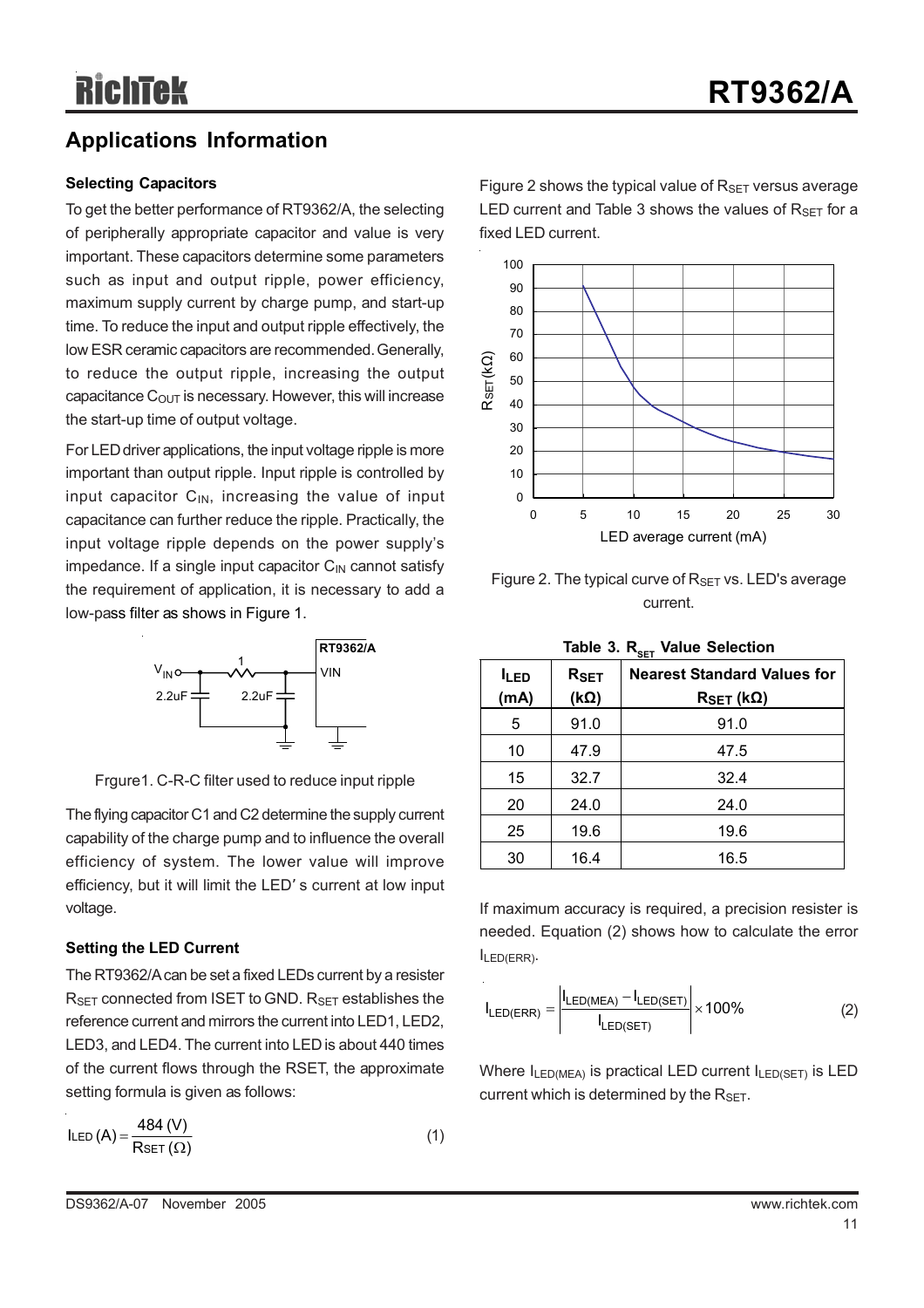#### **LED current setting with NMOS**

LED current setting control can also be achieved by using the external NMOS to change equivalent resister of ISET pin. Figure 3 shows this application circuit of method. For this example, a 3 bit signals can set 8 kinds of different equivalent resister of ISET pin, i.e. produce 8 kinds of LED current level. Table 4 shows the relation between equivalent resister of ISET pin and control signal.



Figure 3. The application circuit of setting LED current which using a NMOS to set  $R_{\text{SFT}}$ .

|  | Table 4. The relation between control signal and |  |  |
|--|--------------------------------------------------|--|--|
|  | equivalent resister of ISET pin                  |  |  |

| S <sub>1</sub> | S <sub>2</sub> | S <sub>3</sub> | Equivalent Resister of ISET pin<br>(R <sub>SET</sub> ) |  |  |
|----------------|----------------|----------------|--------------------------------------------------------|--|--|
| 0              | 0              | 0              | $R_{SET} = R_4$                                        |  |  |
| 0              | 0              | 1              | $R_{\rm SET}$ = $R_3$ // $R_4$                         |  |  |
| 0              | 1              | 0              | $R_{\rm SFT}$ = $R_2$ // $R_4$                         |  |  |
| 0              | 1              | 1              | $R_{\rm SET} = R_2 / R_3 / R_4$                        |  |  |
| 1              | 0              | 0              | $R_{\rm SET} = R_1 / R_4$                              |  |  |
| 1              | 0              | 1              | $R_{SFT} = R_1 / R_3 / R_4$                            |  |  |
| 1              | 1              | O              | $R_{\rm SET}$ = $R_1$ // $R_2$ // $R_4$                |  |  |
| 1              | 1              | 1              | $R_{\rm SFT}$ = $R_1$ // $R_2$ // $R_3$ // $R_4$       |  |  |

#### **LED Dimming Control Methods**

The RT9362/A can use two methods to achieve the LED dimming control. These methods are detailed described as following:

#### **(1). Dimming using PWM signal into CTRL0 and CTRL1**

LED current can be controlled by applying a PWM signal to CTRL0 or CTRL1. Table 5 shows the relation between CTRLx and 4 LED's current states. For an example, as the CTRL1 is pulled logical high and CTRL0 receives a PWM signal, then, four LEDs will be dimmed synchronously. Here, the PWM signal setting the LED's current ON/OFF can achieve the average LED's current which in design. The application circuit is shown in Figure 4. Figure 5, and Figure 6 show 3WEDs and 2WLEDs PWM dimming application circuit, respectively. During the time of PWM signal logical low, the current is a fixed value and setting by  $R_{\text{SFT}}$  resistor. So the average LEDs current can be approximated as Equation (3).

$$
I_{LED(AVG)} = \frac{T_{OFF} \times I_{LED(ON)}}{T_{PWM}}
$$
 (3)

 $T_{\text{PWM}}$  is the period of PWM dimming signal  $T_{\text{OFF}}$  is the time of PWM signal at low.  $I_{LED(ON)}$  is LED on state current.

**Table 5. The relation between CTRLx and 4 LED's current states**

| uun un uuuv           |                   |            |                      |                  |                  |  |  |
|-----------------------|-------------------|------------|----------------------|------------------|------------------|--|--|
| <b>Control Inputs</b> |                   |            | <b>Output Status</b> |                  |                  |  |  |
| <b>CTRL1</b>          | CTRL <sub>0</sub> | LED4       | LED <sub>3</sub>     | LED <sub>2</sub> | LED <sub>1</sub> |  |  |
| 0                     |                   | <b>OFF</b> | <b>OFF</b>           | ON               | ON               |  |  |
| 0                     |                   | <b>OFF</b> | 0 <sub>N</sub>       | ON               | ON               |  |  |
|                       |                   | ON         | 0 <sub>N</sub>       | ON               | ON               |  |  |
|                       |                   | OFF        | <b>OFF</b>           | OFF              | OFF              |  |  |



Figure 4. The PWM dimming application circuit for 4WLEDs



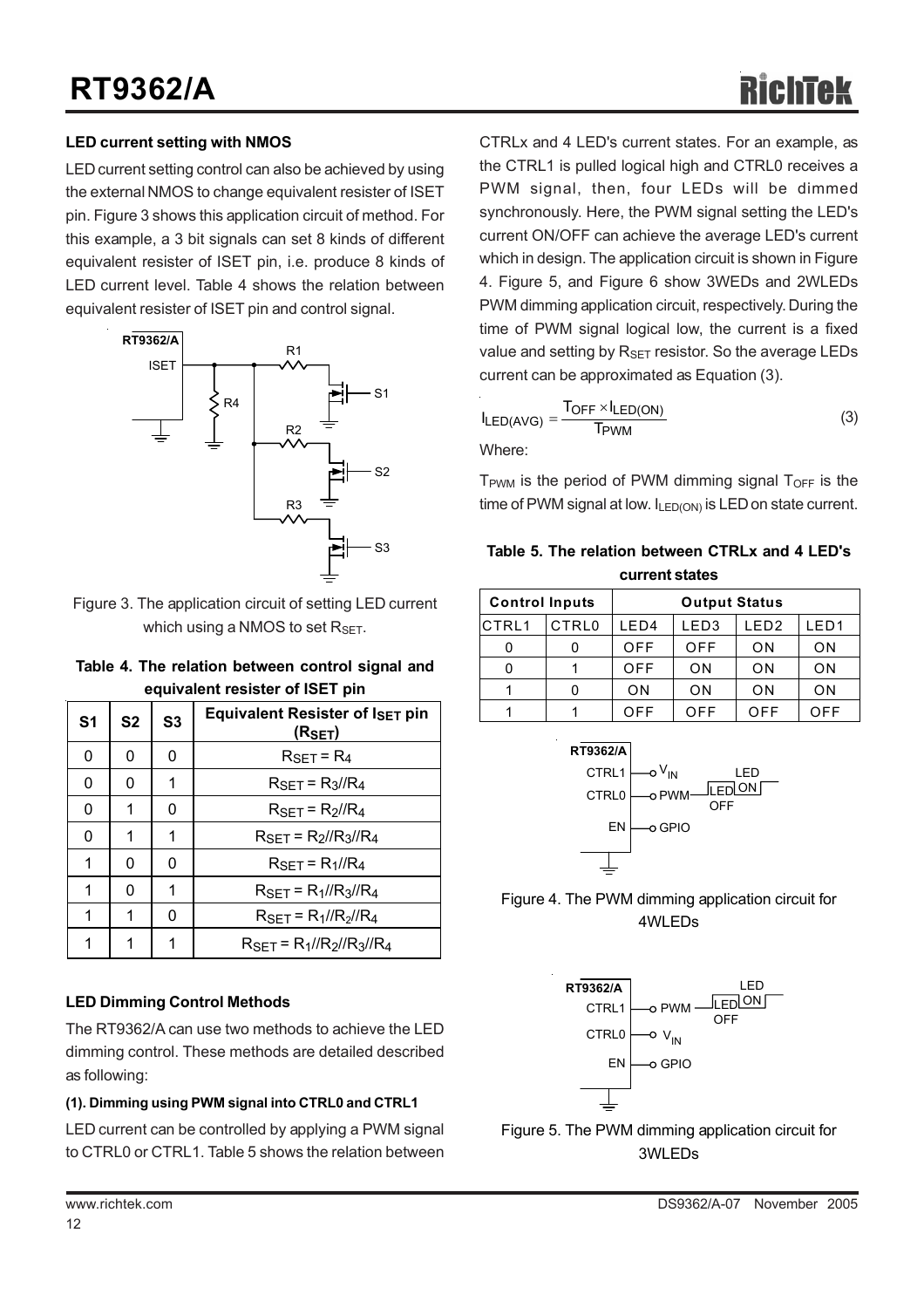

Figure 6. The PWM dimming application circuit for 2WLEDs

Besides, RT9362/A has 100us delay time between mode transfer. This delay time makes different dimming frequency corresponds to different maximum duty of CTRLX pin. When the duty cycle of dimming frequency excess maximum duty, the RT9362/As can't transfer the mode normally. Equation (4) shows the relation between maximum duty of CTRLX pin and PWM dimming frequency. Table 6 is shown the common dimming frequency and its corresponding maximum duty. For better performance consideration, the maximum PWM dimming frequency is recommended below 1kHz.

$$
D_{(MAX)} = (1 - 100 \times 10^{-6} \times F_D)
$$
 (4)

Where :  $D_{MAX}$  is Maximum Duty of CTRLX

F<sub>D</sub> is PWM Dimming Frequency

| Table 6. The common dimming frequency and its |  |
|-----------------------------------------------|--|
| corresponding maximum duty.                   |  |

| Dimming        | <b>CTRLX</b> | <b>ILED</b>  |  |
|----------------|--------------|--------------|--|
| Frequency (Hz) | Maximum Duty | Minimum Duty |  |
| 1K             | 0.90         | 0.10         |  |
| 900            | 0.91         | 0.09         |  |
| 800            | 0.92         | 0.08         |  |
| 700            | 0.93         | 0.07         |  |
| 600            | 0.94         | 0.06         |  |
| 500            | 0.95         | 0.05         |  |
| 400            | 0.96         | 0.04         |  |
| 300            | 0.97         | 0.03         |  |
| 200            | 0.98         | 0.02         |  |

#### **(2). The PWM dimming by GPIO**

The PWM dimming by GPIO is shown as Figure 7. DZ shall be a Schottky diode with forward voltage less than 0.3V at  $I_F$  = 1mA. C3 is a capacitor to keep the enable pin voltage is higher than the threshold voltage. R1 is discharge resister and it should be not too high to prevent the off time too long while turned-off. The recommended conditions are shown as following.

- 1. The recommended value for R1 and C3 are 200k $\Omega$  ( $\pm$ 5%) and 0.22uF (X7R, ±10%).
- 2. The forward voltage of the Schottky diode shall be less than 0.3V at 1mA.
- 3. The output voltage of GPIO should be greater than 2.8V and keep the voltage on EN pin is higher than 1.5V.
- 4. The PWM frequency should be in the range of 500Hz~1.5kHz or 20kHz~30kHz for audio noise consideration.
- 5. The PWM duty cycle shall be in the range of 30% to 95%.
- 6. The driving capability of the GPIO should be greater than 2mA @ 2.8V.
- 7. The LED current can be obtained by the equation,

$$
I_{LED} = 440 \times \frac{V_{ISET}}{R_{SET}} \times (1 - D_{PWM})
$$
  
(The typical value of V<sub>ISET</sub> is 1.1V)



Figure 7. The GPIO PWM dimming application circuit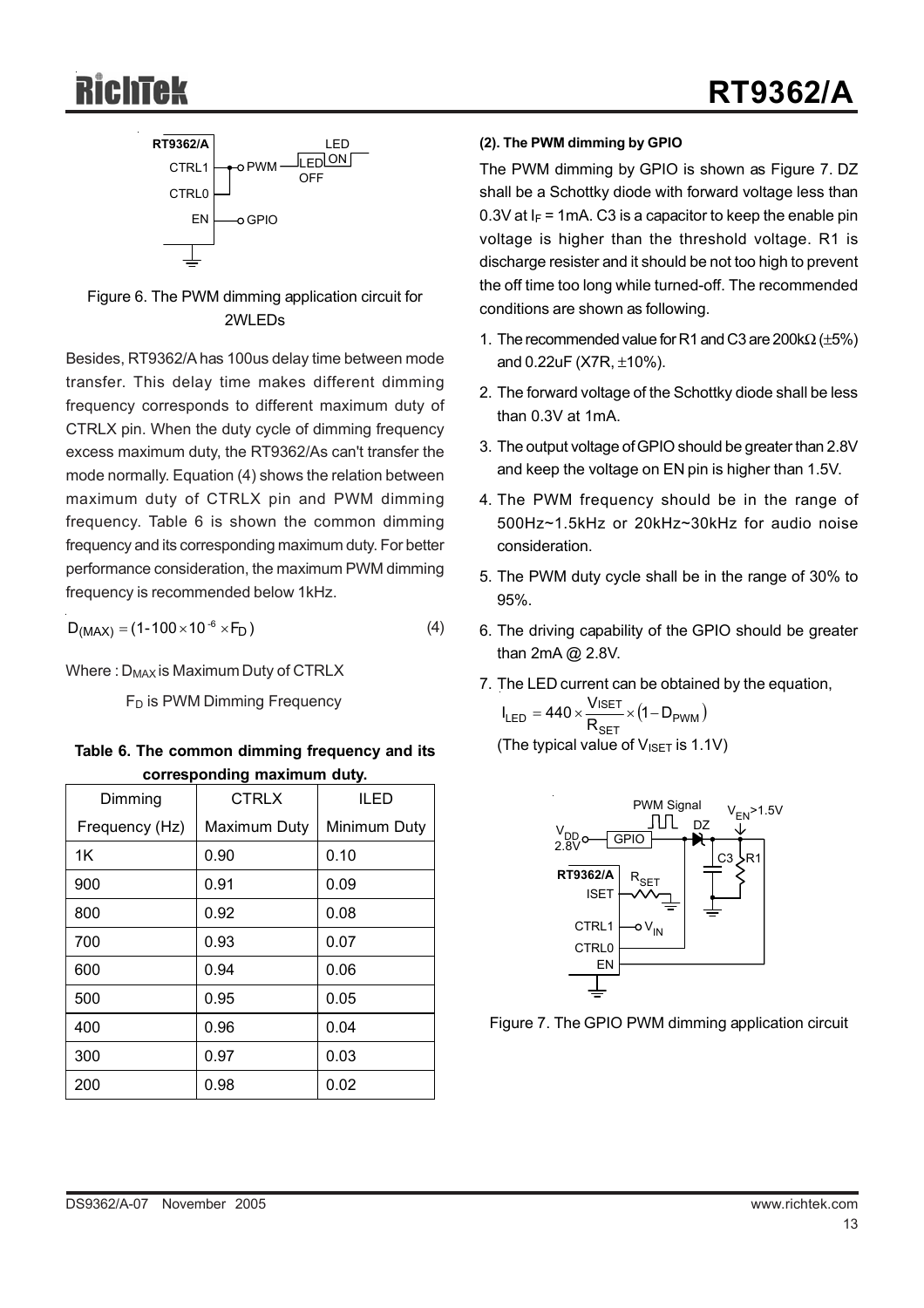

Figure 8. GPIO PWM dimming duty v.s.  $I_{LED}$  current ( $R_{SET}$  = 19k $\Omega$ )

#### **PCB Board Layout**

The RT9362/A is a high-frequency switched-capacitor converter. For best performance, place all of the components as close to IC as possible. Besides a solid ground plane is recommended on the bottom layer of the PCB. The ground should be connected C<sub>IN</sub> and C<sub>OUT</sub> together and as close to the IC as possible. Figure 9 shows the typical layout of RT9362/A' s EVB board.



Top Layer



Bottom Layer

Figure 11. Typical layout of RT9362/A' s EVB board